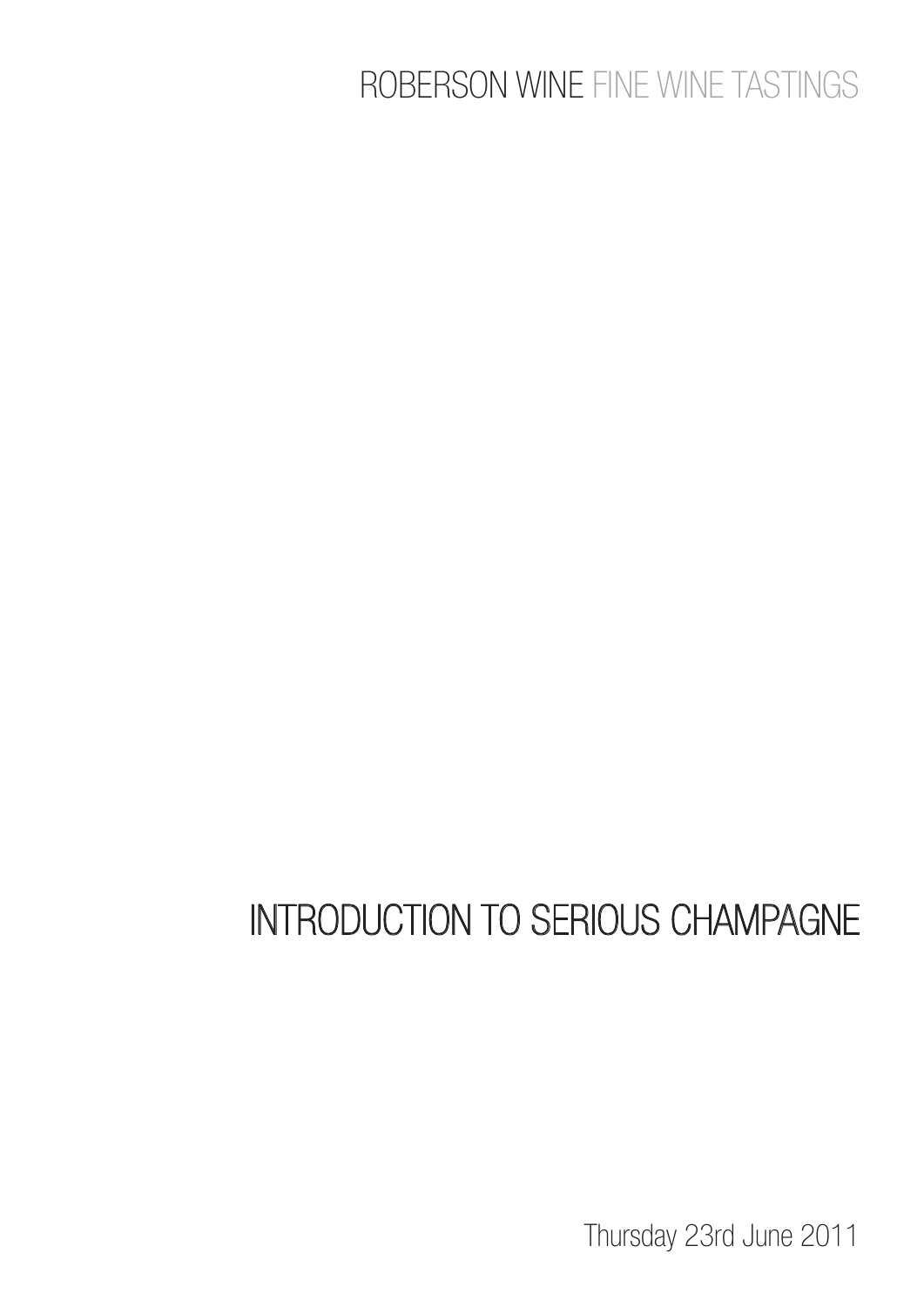### CHAMPAGNE THE HISTORY

#### Champagne. The world's benchmark sparkling wine brings with it connotations of celebration, exclusivity and luxury, reinforced by a long history of royal patronage, foreign imitators and legions of connoisseurs that will be seen drinking little else.

 The history of wine making in the region stretches right back to biblical times, although it was in 496 that Reims (and thus the Champagne region) played host to an event that would shape its future for millennia to come. The Frankish warlord Clovis had declared himself King of the land around Reims and was facing invasion by the Gothic army from the north. On the eve of the battle Clovis (who was a Pagan) was persuaded to pray to the Christian God for protection in the battle and he promised to convert to Christianity if his forces were victorious. They won a historic battle, so on Christmas day of that year Clovis was baptized by the Bishop of Reims. This became a tradition for Frankish Kings and 37 of his successors came to Reims for their coronations (the last was in 1825), in the process making Champagne a wine of royal celebration.

 So that is where the tradition of celebration comes from, but what about the bubbles? There are some respected commentators that claim it was the English that made Champagne sparkle, by applying a technique they had been using for cider production to the barrels of Champagne wine that were regularly shipped to England. There are others that claim it was Pierre (or 'Dom') Perignon, the Benedictine monk that was cellar master at the Abbey of Hautvillers and one of the most important figures in the development of wine in the region. More likely is the assertion that due to the cold climate and late picking of grapes in Champagne, fermentations would seldom be finished before the cold weather put the wine to sleep for the winter. When the wines awoke in the spring they would restart the fermentation process, triggering the release of CO<sub>2</sub> and thus giving the wines a natural prickle that became part of its personality. Once technological development had enabled the Champenois to control and promote this process, they were able to make it the defining feature of their wine. Regardless of whether Dom Perignon was responsible for making Champagne sparkle, he certainly introduced other advances that remain to this day. He introduced glass bottles that were made from stronger, English glass and were able to withstand the pressure that built up during the secondary fermentation. He invented the 'Coquard Press' and used it to make white wine from red grapes. He mastered the art of making clean, bright and clear wines and pioneered the idea of blending together parcels from across the region in order to make the finished wine more than the sum of its parts.

 Although many producers were making Champagne in a sparkling style by the early 1700s (Dom P died in 1715), there were many of the old guard in the region that continued to make the wine in a still fashion, calling the bubbly incarnation 'the Devil's wine'. This sort of talk was all the encouragement that Louis XV's decadent Regency court needed and they embraced sparkling Champagne wholeheartedly, removing many of the restrictions that had previously made it difficult to trade (such as a ban on selling wine in bottle). This change in attitude, allied to the marketing that came from royal patronage, led to a thriving trade in the region's wines and in 1729 the house of Ruinart was established - Champagne's original commercial Champagne producer. The industry quickly established itself as an international force, with the Napoleonic forces followed wherever they went by ambitious export managers from one of the numerous Champagne houses that were founded in the 18th and 19th centuries. When the French were beaten at the battle of Waterloo, Moet & Chandon were keen to hand over the French army's supply of his wine in the hope that the Russian's may develop a taste for it. They did, and Champagne became the wine of choice for the Russian court. Years later Louis Roederer would develop a super sweet cuvée called Cristal especially for the Tsar and his family.

 It was the British market that would become the most important from an export sales perspective, but the English would also come to dictate a development in the style of the wines. Until the mid 1800s, the majority of Champagne was sweet, either in its still or sparkling form. The production process continued to be perfected, with advances like Remuage (thanks to the cellar master at Veuve Clicquot) which enabled removal of the yeast from bottles so that they didn't re-ferment and explode. The liqueur expedition also began to be toned down in sweetness, as the English promoted the idea of a wine that wasn't solely for drinking with dessert. The drier, Brut style of Champagne really caught on when Madame Pommery insisted on making her 1874 in the style. It captured the imagination of Victorian Britain and Pommery became the label of choice for London's Champagne congniscenti. While some houses continued to make sweet Champagnes, the majority moved to follow Pommery's lead and before long the drier style that we are familiar with today had become the default method of Champagne production.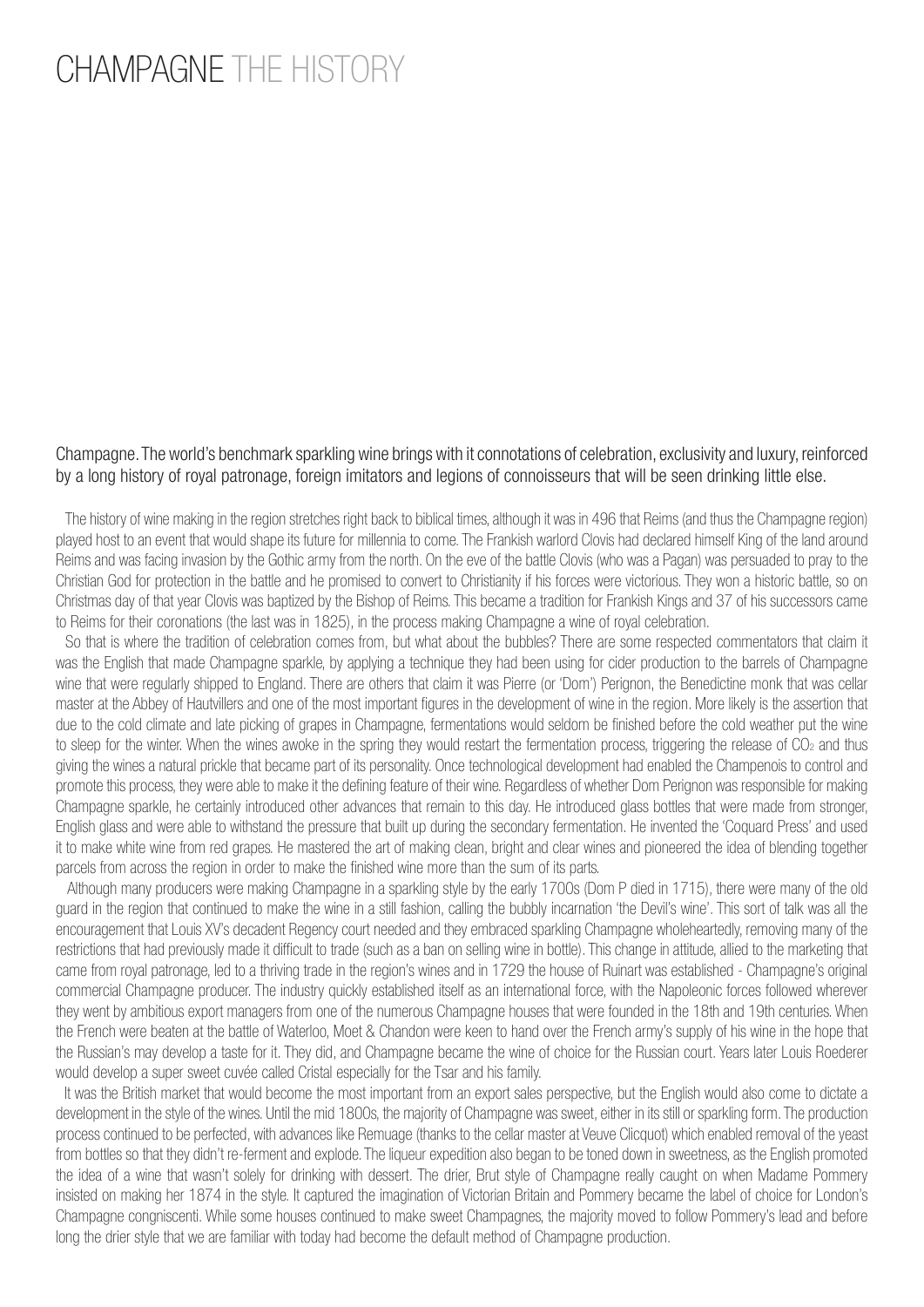### THE PLACE CHAMPAGNE

As with the other classic wine regions that have such a rich history, the basis for all of it is the intrinsic quality of the product. With Champagne, like Bordeaux and Burgundy (not to mention the Mosel, Piedmont, Tokaji etc), that quality comes from the land on which the vines are planted and the identification of which grape varieties respond best to the different terroir to be found around the region. There is a wide variety of soil types in Champagne, but nearly all of the best share a chalky subsoil that drains very well and infuses the grapes with an intense minerality and freshness. There are differences between the numerous types of chalk, with some (like Belemnite) that are excellent for Chardonnay and others (with higher sandstone content) that work equally well for Pinot Noir. There are also places that are rich in the Kimmeridge clay found in Sancerre and Chablis, where both varieties make exuberant, fruity wines that maintain a core of minerality. It is the presence of this chalk rich sub soil in the south of England that has prompted a number of Champagne houses to purchase land there.

 The Champagne region can be divided into four sub regions, each renowned for the production of certain styles of wine. The Montagne de Reims (famous for excellent Pinot Noir), Cote des Blancs (home of Champagne's best Chardonnay) the Vallée de Marne (excellent for both red varietals Pinots Noir and Meunier) and the Cotes de Bar (considered, perhaps unfairly, the 'workhorse' region). Within the various sub-regions there is a classification (known as the Echelle des Crus - ladder of growths) that grades the various villages and their wines. At the top of this pile are 17 Grand Crus, followed by 43 villages at 1er Cru and then the lesser villages (many of which are in the Aube) come in below this on the scale. The villages deemed worthy of Grand Cru status are: Ambonnay, Beaumont-sur-Vesle, Bouzy, Louvois, Mailly, Puisieulx, Sillery, Verzenay and Verzy in the Montagne de Reims. Aÿ and Tours-sur-Marne in the Vallée de Marne and Avize, Chouilly, Cramant, Mesnil-sur-Oger, Oger and Oiry on the Cote de Blancs.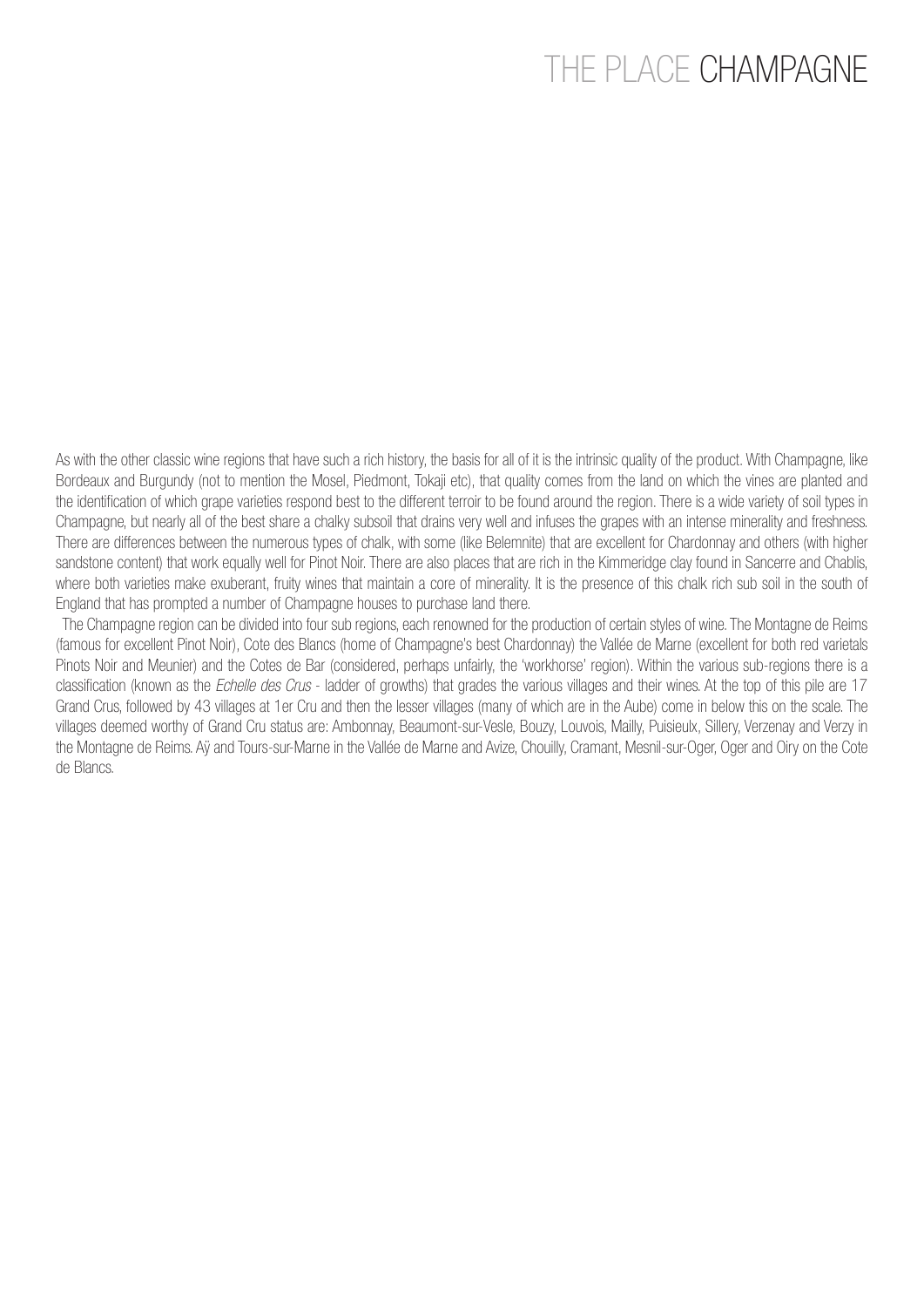## CHAMPAGNE THE METHOD

#### PRESSING

On arrival into the winery, the grapes are pressed in a variety of different styles of press, depending on the nature of the producer. Smaller, artisanal houses may use traditional wooden vertical presses, while more modern houses that produce large volumes are more likely to use stainless steel pneumatic presses. The fruit is loaded in whole bunches and gently pressed, giving a first batch of juice (about 80% of the 2550 litre total) referred to as the cuvée. Subsequent pressings are lower in quality, with more bitter tannins extracted as the fruit has to be worked harder.

#### DEBOURBAGE & FIRST FERMENTATION

The pressed juice, or must as it is known, is run off into stainless steel vats (or in some cases, into barrel) where it settles and clarifies before undergoing the first fermentation, where the sugars are turned into alcohol. Nowadays, this normally takes several weeks and is fully temperature controlled, but in days gone by it could often take much longer when temperatures were very low during cold vintages. Following the alcoholic fermentation the wine will undergo its malolactic fermentation, although certain houses (and in certain vintages) may block some or all of the malo in order maintain more crispness and acidity in the wine.

#### **BI FNDING**

The previous stage creates the base wines known as Vins Clairs or base wines, most of which will then be bottled and put into storage for maturation in the network of cellars under the surface of the entire region. Some of these base wines are used to assemble the non-vintage blend (from a number of vintages) and the best ones will go into a single vintage cuvée or prestige bottling depending on the range offered by the house. At some point, a number of these will be pulled out by the Chef de Cave and assembled into that year's production of the various wines. The art of this blending cannot be underestimated, as there can be over 300 base wines to select from in order to find the right balance and blend to continue the style of the house and keep consistency of taste from the years before. In addition to blending from the different plots of vines and various vintages stocked in the cellar, it is vital to use the different grape varieties to create a wine with the correct balance. Although the big three (Meunier, Noir and Chardonnay) are 99.08% of plantings today, the appellation laws allow for the use of 9 grapes.

- \* Pinot Noir
- \* Pinot Meunier
- Chardonnay
- \* Pinot Blanc
- \* Arbanne
- \* Petit Meslier
- \* Pinot Gris (Fromenteau)
- \* Pinot de Juillet
- \* Pinot Rosé

### BOTTLING, SECOND FERMENTATION & AGEING IN BOTTLE

Once the final blend for each wine has been decided and the different base wines have been combined in tank, the wine is drawn off into bottles and the liqueur de tirage is added. This is a blend of grape must, sugar and yeast that is added before the bottles are sealed with cork or crown caps. The bottles are then taken to the cellars for maturation and are stored for a minimum of 16 months (if NV) or 3 years (if single vintage) as the appellation law stipulates. During this time the yeasts and sugar will activate a second fermentation and much of the liqueur will dissolve into the wine creating the atmospheric pressure that gives the wine its fizz. The yeast cells will continue to interact with the wine (through the process of autolysis) and infuse it with the biscuity, bready richness that is a key part of Champagne's flavour profile.

### REMUAGE (RIDDLING)

During the ageing process, the bottles are stored on their sides (sur lattes), which leads the yeasts to pass down through the wine and settle on the bottom of the side of the bottle. This deposit needs to be encouraged to slide down into the neck of the bottle so that it can be removed, although it took the cellar master of Veuve Clicquot (Antoine Müller) to develop a technique that made this possible.

First of all, the bottles that have been resting *sur lattes* are moved onto a *pupitre*. Then the process of Remuage (or riddling) begins (see image left), whereby the remueur turns the bottles by a small amount (1/8 of a turn) each day until the previously flat bottles have been positioned almost vertically. This process moves the sediment into the neck of the bottle ready for removal.

#### **DISGORGEMENT**

Once the sediment has collected in the neck of the bottle, it is a relatively simple (although important) process to remove it as the pressure build up in the bottle pushes out the offending sludge as soon as the cap is removed. The way that most disgorgement is done nowadays is by freezing the top of the bottle (and therefore the sediment) so that on opening the bottle there is less wine lost during the process. This is known as *dégorgement a la glace* rather than the original dégorgement a la volée.

\* Extra Brut: 0-6 g/l Brut: 0-15 g/l \* Extra Sec: 12-20 g/l Sec: 17-35 g/l \* Demi-Sec: 35-50 g/l

Doux: 50-150 g/l

### LIQUEUR D'EXPEDITION (DOSAGE) ADDED

The final stage before the wine is corked and caged ready for distribution, is to refill the bottle to replace what disgorgement has just removed. This is the *liqueur d'expedition* or *dosage*, a solution that consists of wine, sulphur and differing amounts of sugar. The dosage determines the final style of wine, ranging in sweetness from extra-brut through to doux (sweet).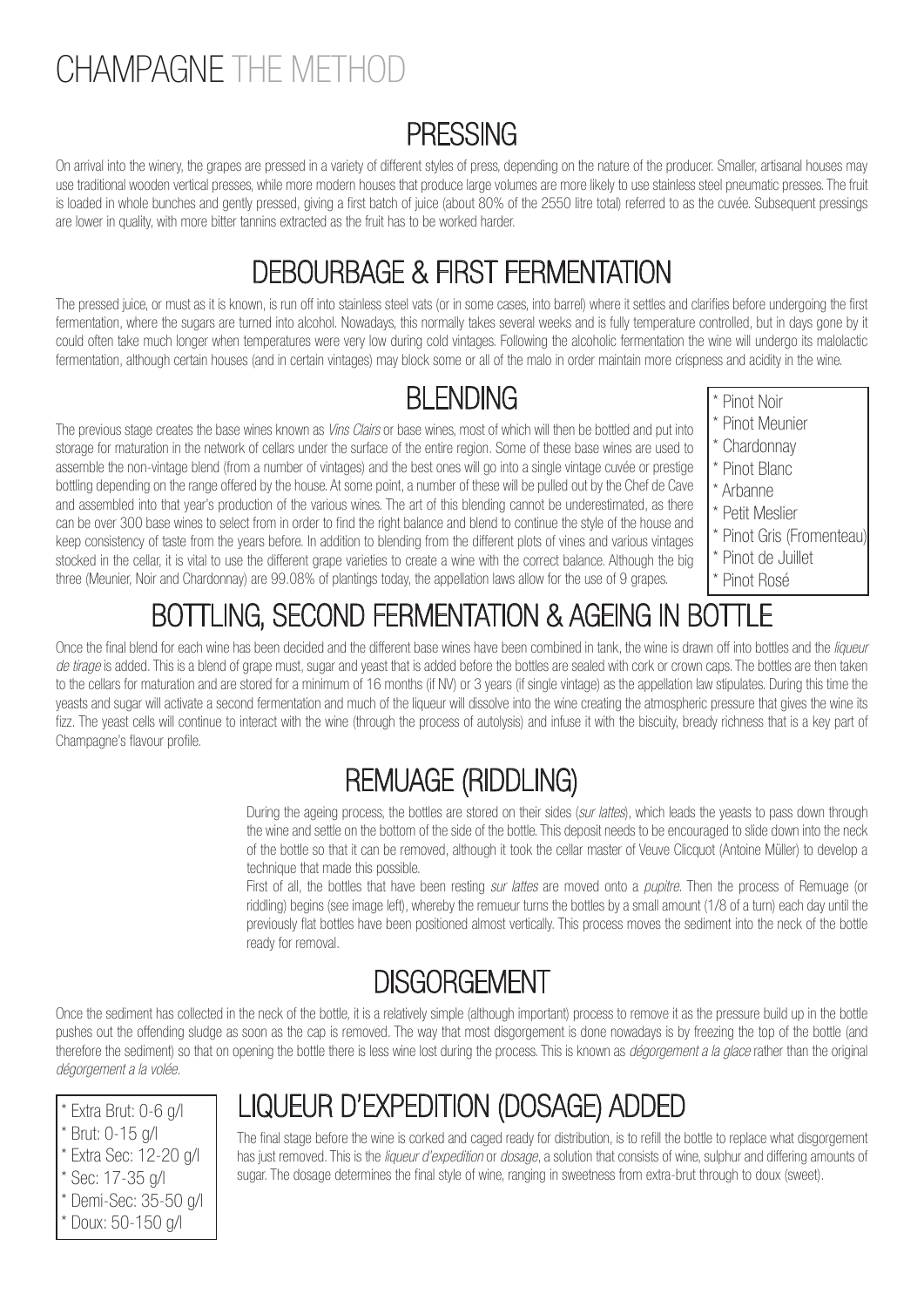#### THE STYLES CHAMPAGNE

#### EXTRA OR ULTRA BRUT / LOW OR ZERO DOSAGE

Following the success of Pommery's Brut release in 1874, Laurent Perrier released an Extra-Brut cuvée 1889 with no added sugar. The style has been available ever since, although with the exception of a period during the 1980s when it became fashionable for a time, Extra-Brut, Zero-Brut or Ultra-Brut (as the style is variously known) has rarely been in too much demand.

Laurent-Perrier's remains the benchmark of this style today, but there are many excellent producers (Gosset and Pierre Gimonnet amongst them) who practice low-dosage as a matter of course for all of their cuvées.

1: NV 'Ultra Brut'; Laurent Perrier  $\epsilon$ 48.95

#### LE GOUT FRANCAIS - AN APERETIF STYLE

Although not an official category, the French preference for bright, fresh and elegant Champagne is often referred to as an 'Aperitif style'. Producers like Taittinger, Ruinart and Laurent Perrier feature a higher proportion of Chardonnay in their blend than most producers (40-45%) and look for a fresh style that is invigorating on the palate.

2: NV 'Brut Réserve'; Taittinger  $232.95$ 

#### LE GOUT ANGLAIS - A FULL BODIED STYLE

In contrast to the French penchant for brightness, the British have long preferred a fuller bodied style of Champagne, which is typically achieved by using a higher proportion of Pinot Noir in the blend. This style is produced by the likes of Louis Roederer, Pol Roger and Bollinger and these names (particularly Pol & Bolli) have long been the favourites of the UK Champagne buyer. At Bollinger, a proportion of the base wine is fermented in barrel and all of the wine is put through the malolactic fermentation. These techniques, along with a high proportion of Pinot Noir & Meunier in the blend (60% & 15%) give the wine a richness and fullness of body that the British market has embraced to a far greater extent than the French.

3: NV 'Special Cuvée'; Bollinger  $£42.95$ 

#### BLANC DES BLANCS

Blanc des Blancs must be made only from the white grape varietals permitted in Champagne production, which renders the majority of cuvées made under this name as 100% Chardonnay. While some Blanc des Blancs will accentuate the freshness and elegance of Chardonnay, there are many that take advantage of the varietal's love for wood by fermenting and ageing the wine in oak barrels (often new). This gives the wine a rich, buttery character and creamy texture that when allied to the freshness and minerality of one of the better Chardonnay growing villages, can result in a wonderfully complex wine. Some of Ithe region's most sought after wines are Blanc des Blancs, including Salon, Taittinger's Comtes de Champagne and Krug's Clos de Mesnil.

4: NV 'Blanc des Blancs'; Ruinart £54.95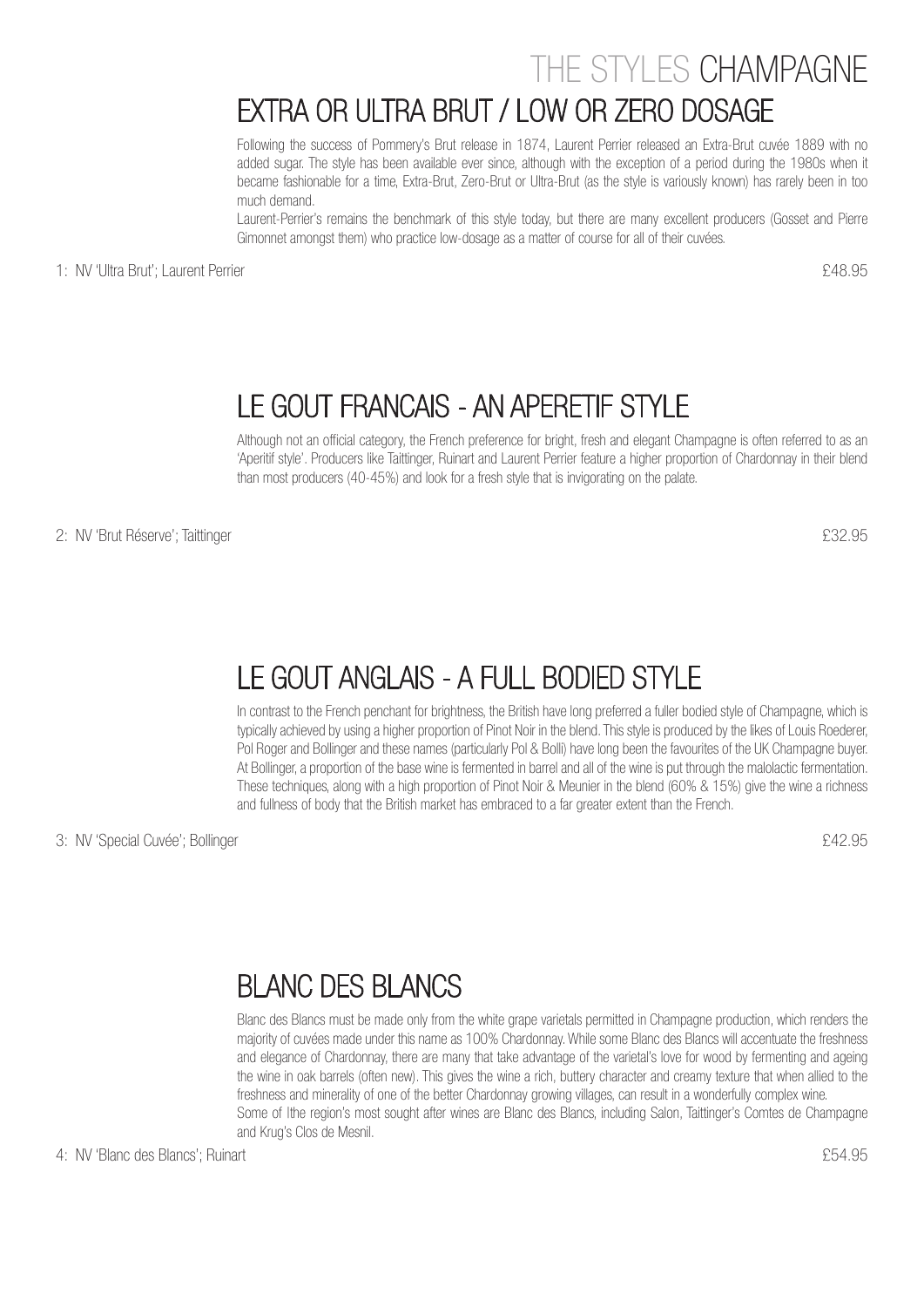### CHAMPAGNE THE STYLES

#### BLANC DES NOIRS

Blanc des Noirs must be made only from the red grapes permitted in Champagne production, which nowadays means Pinot Noir and/or Pinot Meunier. Typically a Blanc de Noirs will be a fuller style of Champagne, with marked characters of red berries. During the elevage, it responds well to being aged in oak, further enhancing the fuller body of the wine. It is a style that is not seen all that often and when it does appear it will usually be from a smaller house or artisanal grower.

5: NV 'Recolte Noirs'; Dosnon & Lepage  $£32.95$ 

#### ROSÉ

Rosé Champagne has the distinction of being the only European quality rosé wine (that is, with an appellation) where the winemaker is permitted to blend together red and white wines. This is done at the blending stage before the wine is bottled for its second fermentation.

The other process for making rosé Champagne mirrors that of general rosé wine production where following pressing the juice is left to macerate on the skins for a limited time, taking on the colour before the tank is bled. This method is called 'saignée' (bleeding) and is considered by some to make a superior rosé Champagne, although by no means all the commentators and producers agree with that statement.

6: NV Rosé; Laurent Perrier £65.95

#### **VINTAGE**

In particularly good years, most Champagne houses and producers will produce a single vintage champagne. A maximum of 80% of a given years crop can be used for single vintage bottlings (ensuring that there is base wine to add into the NV wines) but in reality there is a much smaller proportion of the crop given over to this sort of wine. Why? Well, because vintage bottlings are required to be matured for double the time that NV wines are, and because the massive global demand for Champagne is focused on the house NV product.

As vintage bottlings tend only to be made in the better years (or at least, that's the idea) and are aged longer on the lees, they are marked by a more 'autolytic' character - that is, they are more biscuity and creamy on the nose and palate.

7: 1998 'Cuvée Nicolas Francois'; Billecart-Salmon £79.95